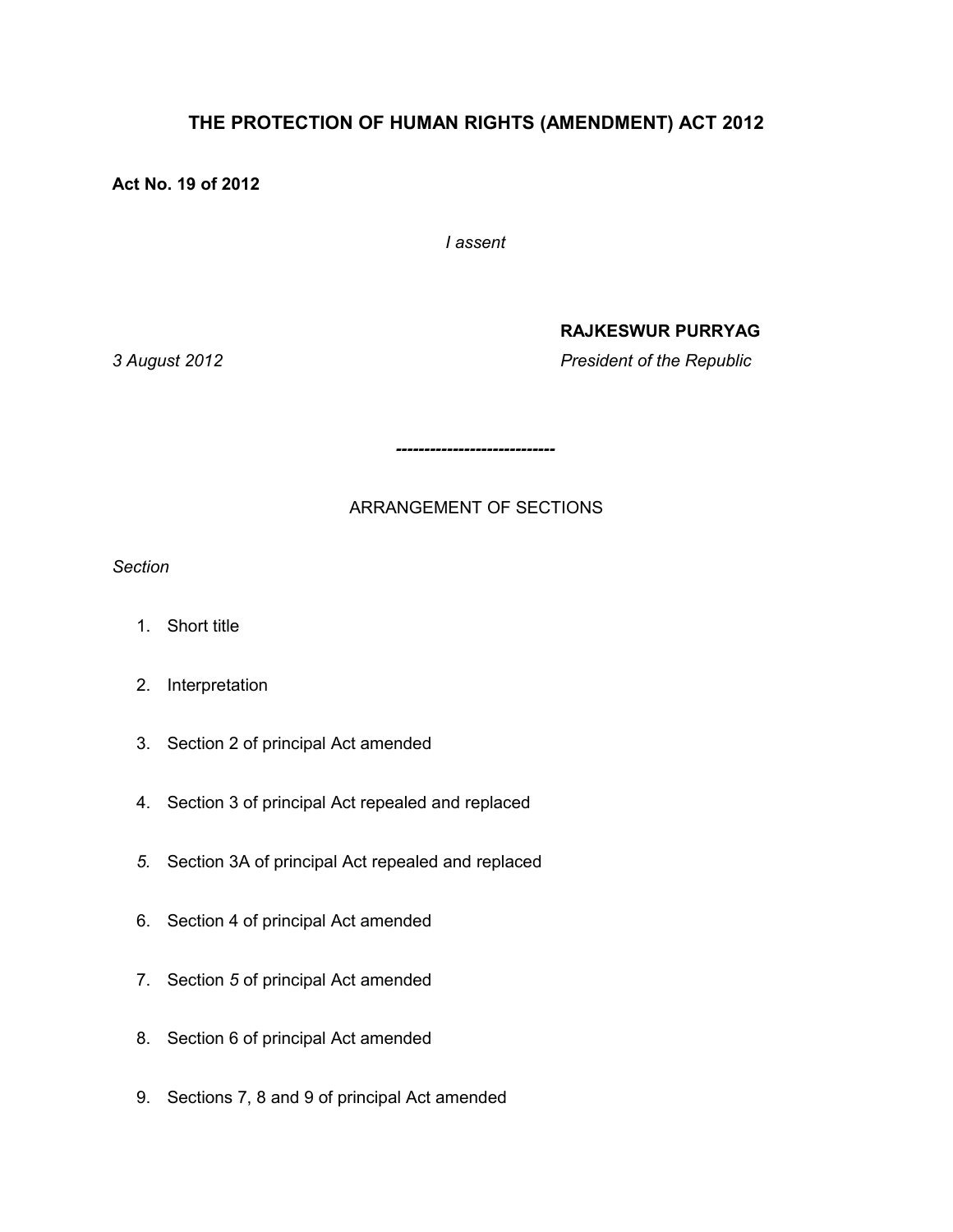- 10. Section 10 of principal Act amended
- 11. Section 11 of principal Act amended
- 12. Section 13 of principal Act repealed and replaced
- 13. Section 15 of principal Act amended
- 14. Schedule to principal Act repealed and replaced
- 15. Commencement

**SCHEDULE** 

#### **An Act**

### **To amend the Protection of Human Rights Act**

ENACTED by the Parliament of Mauritius, as follows —

## **1. Short title**

This Act may be cited as the Protection of Human Rights (Amendment) Act 2012.

#### **2. Interpretation In this Act —**

"principal Act" means the Protection of Human Rights Act.

#### **3. Section 2 of principal Act amended**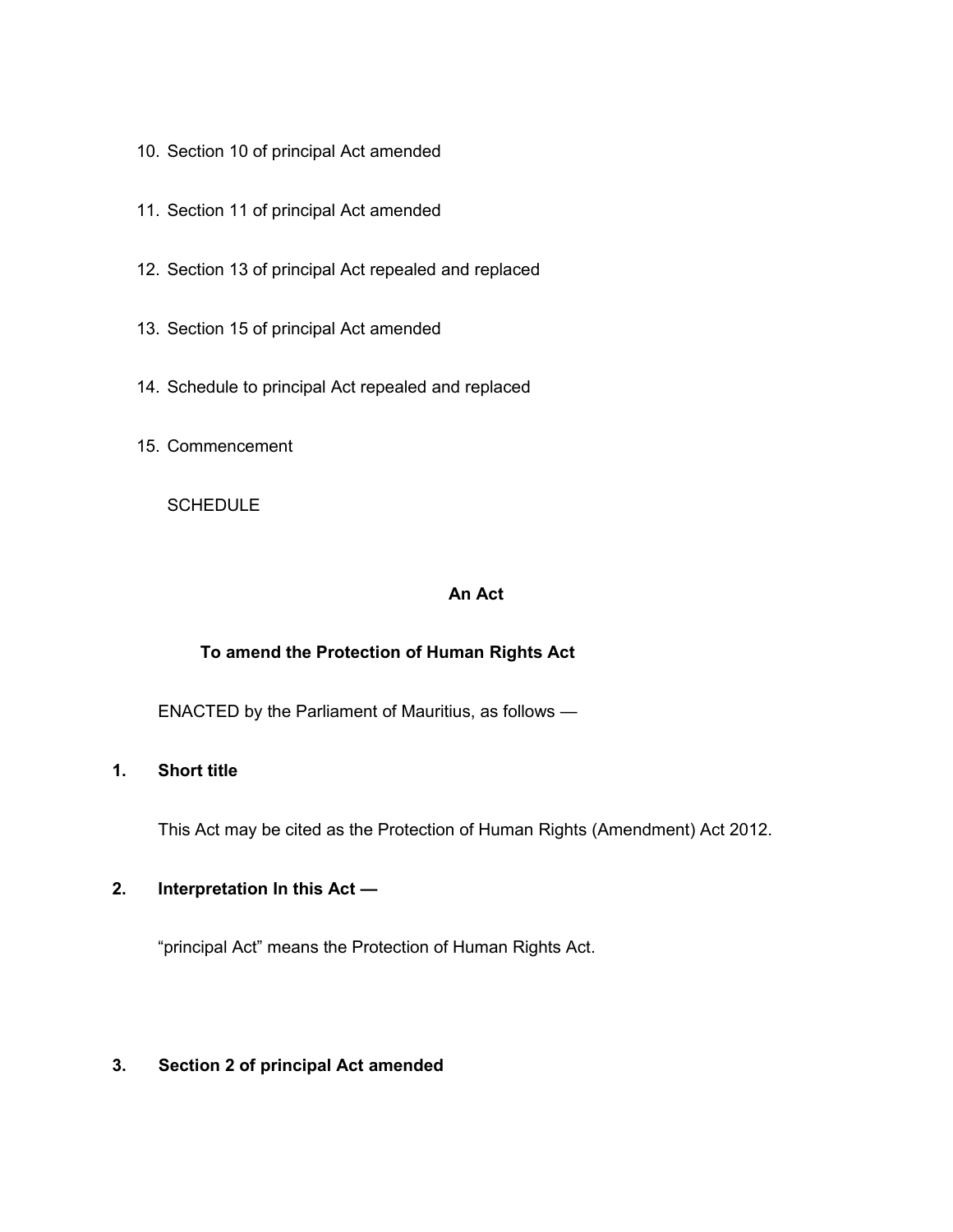#### Section 2 of the principal Act is amended —

- (a) by deleting the definition of "member";
- (b) by inserting, in the appropriate alphabetical order, the following new definitions —

"Chairperson" means the Chairperson of the Commission;

"Deputy Chairperson" means a Deputy Chairperson of the Commission who is assigned to the Human Rights Division, National Preventive Mechanism Division or Police Complaints Division, as the case may be;

"Division" means the Human Rights Division, the Police Complaints Division or the National Preventive Mechanism Division, as the case may be;

"Human Rights Division" means the Human Rights Division referred to in section 3B;

"National Preventive Mechanism Division" means the National Preventive Mechanism Division referred to in section 3 and in the National Preventive Mechanism Act 2012;

"Police Complaints Division" means the Police Complaints Division referred to in section 3 and in the Police Complaints Act 2012;

#### **4. Section 3 of principal Act repealed and replaced**

Section 3 of the principal Act is repealed and replaced by the following section —

#### **3. Establishment of Commission and setting up of Divisions**

(1) There is established for the purposes of this Act a National Human Rights Commission, which shall be a body corporate.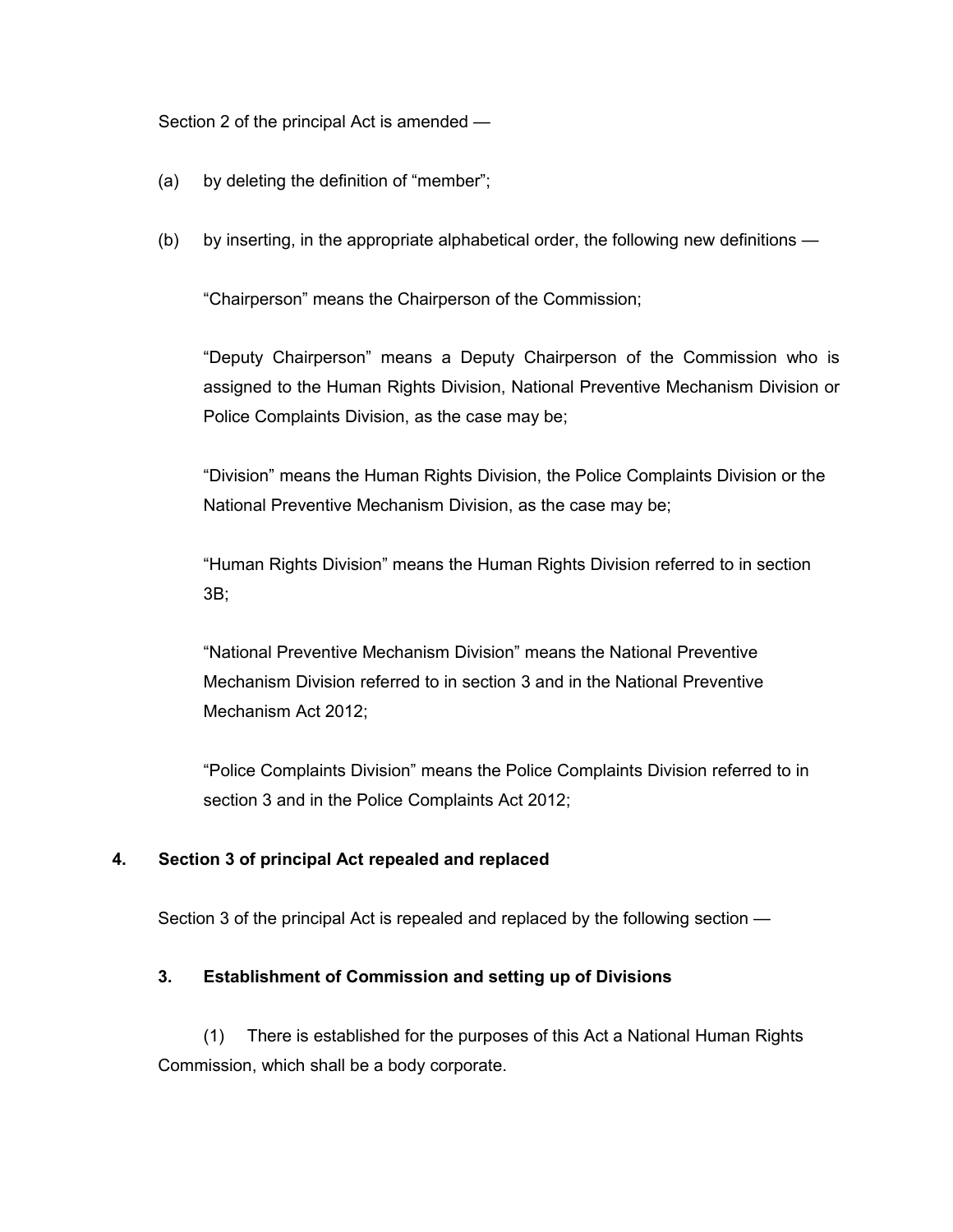(2) The Commission shall not, in the exercise of its functions, be subject to the direction or control of any other person or authority.

- (3) There shall be within the Commission
	- (a) a Human Rights Division;
	- (b) a Police Complaints Division;
	- (c) a National Preventive Mechanism Division.
- (4) The Commission shall consist of—
	- (a) a Chairperson, who shall be the head of every Division; and
	- (b) 3 Deputy Chairpersons, each of whom shall be assigned to a Division.
- *(5)* (a) The Chairperson shall be a person who has

been —

- (i) a Judge;
- (ii) a Magistrate for not less than 10 years;
- (iii) a law practitioner for not less than 10 years; or
- (iv) a Magistrate and a law practitioner for an aggregate period of not less than 10 years.

(b) The Deputy Chairpersons shall be persons who have been law practitioners for not less than *5* years.

(c) In this subsection —

 "law practitioner" has the same meaning as in the Law Practitioners Act.

(6) The Commission shall regulate its meetings and proceedings in such manner as it thinks fit and 3 persons shall constitute a quorum.

(7) Every Division shall consist of -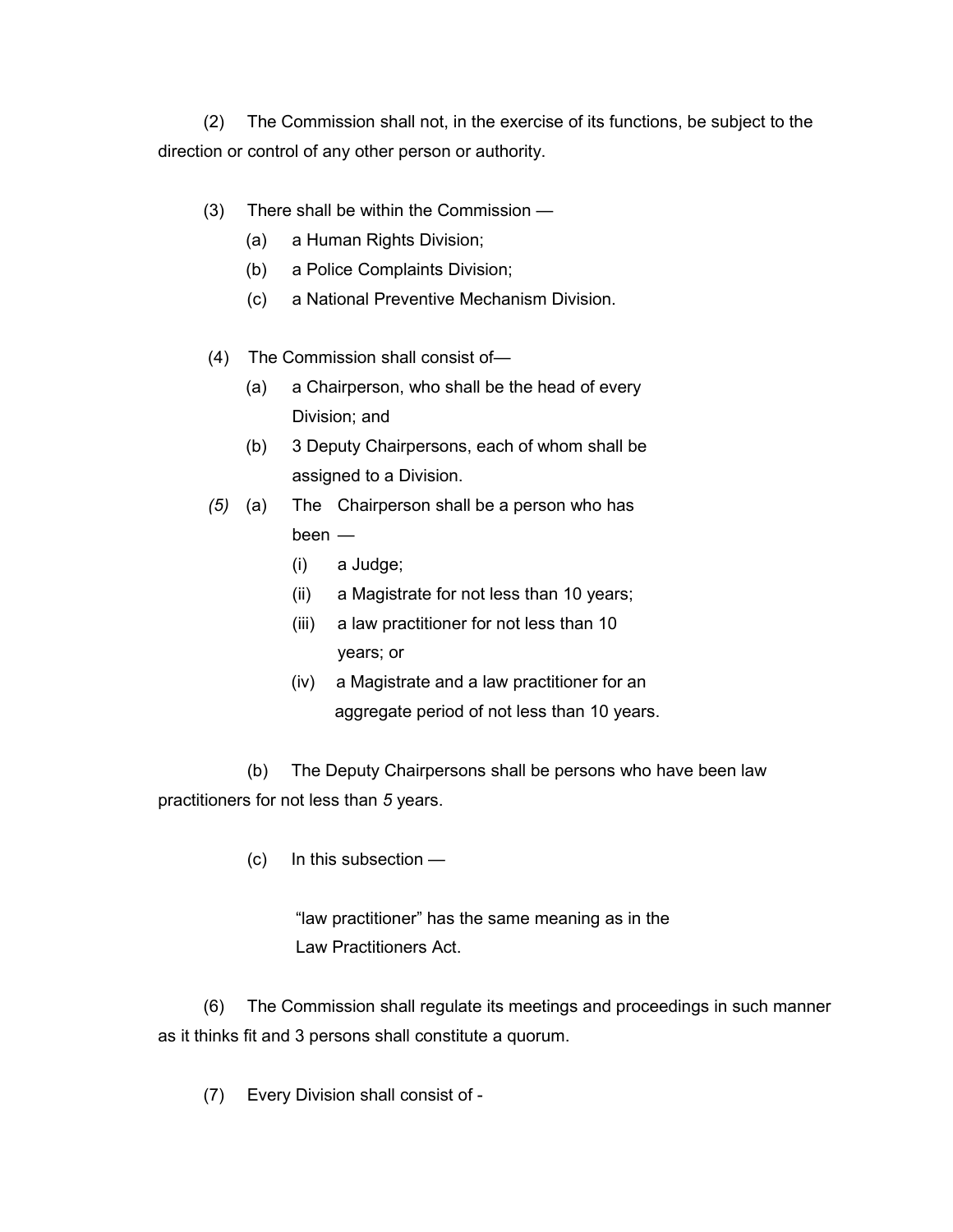- (a) the Chairperson, as its head;
- (b) a Deputy Chairperson who shall be assigned to it; and
- (c) 2 members with knowledge and experience in the relevant field.

(8) (a) The Chairperson, the Deputy Chairperson and the members of every Division shall be appointed by the President, acting on the advice of the Prime Minister, on such terms and conditions as the President thinks fit.

(b) Before tendering advice to the President under paragraph (a), the Prime Minister shall consult the Leader of the Opposition.

(9) Subject to subsection (10), the Chairperson, the Deputy Chairpersons and the members of every Division shall hold office for a term of 4 years and be eligible for reappointment.

(10) The President may, on the advice of the Prime Minister, remove the Chairperson, any Deputy Chairperson or any member of a Division from office for inability to perform the functions of his office, whether arising from infirmity of body or mind, or for misbehaviour.

- (11) Subject to subsection (12)
	- (a) where any vacancy occurs in the office of the Chairperson by reason of death, resignation or any other cause, the Deputy Chairperson of the Human Rights Division shall act as Chairperson until the vacancy is filled;
	- (b) where the Chairperson is absent or on leave, the Deputy Chairperson of the Human Rights Division shall act as Chairperson until the date on which the Chairperson resumes his office.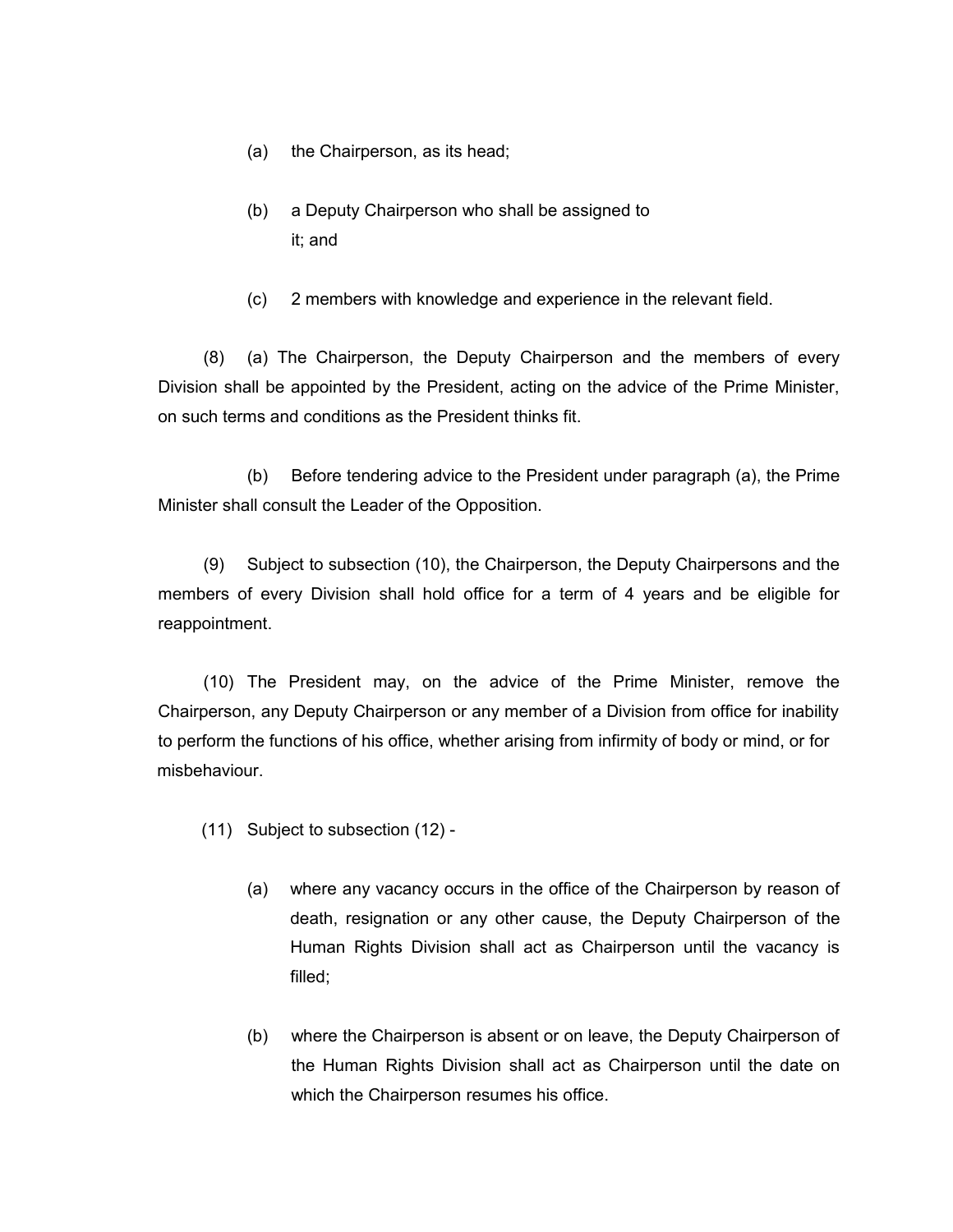(12) Where the Deputy Chairperson of the Human Rights Division is unable to act as Chairperson, the President may authorise the Deputy Chairperson of the Police Complaints Division or the Deputy Chairperson of the National Preventive Mechanism Division to act as Chairperson.

(13) The Chairperson, any Deputy Chairperson or any member of a Division shall not enter upon the duties of his office unless he has taken and subscribed before the President the oath set out in the Schedule.

#### **5. Section 3A of principal Act repealed and replaced**

Section 3A of the principal Act is repealed and replaced by the following sections -

#### **3A. Functions of the Commission**

The Commission shall —

- (a) promote and protect human rights;
- (b) review the safeguard provided by or under any enactment for the protection of human rights;
- (c) review the factors or difficulties that inhibit the enjoyment of human rights;
- (d) submit to the Minister any opinion, recommendation, proposal or report on any matter concerning the promotion and protection of human rights;
- (e) prepare reports on the national situation with regard to human rights in general, and on more specific matters;
- (f) inform the Minister of situations of violation of human rights and advise on ways in which such situations can be ended;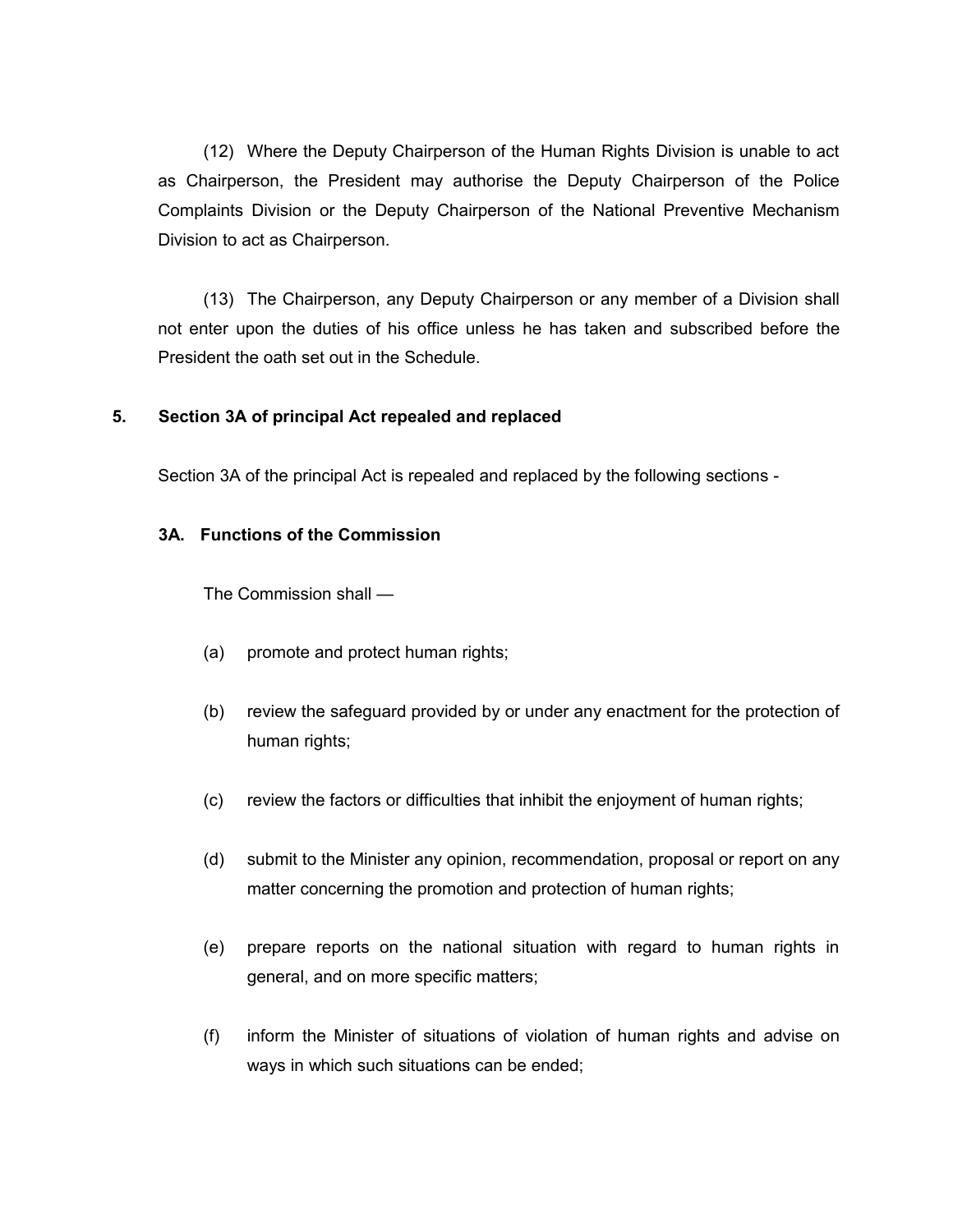- (g) promote and ensure the harmonisation of national legislation and practices with the international human rights instruments to which Mauritius is a party, and their effective implementation;
- (h) encourage ratification or accession to the instruments referred to in paragraph (g), and ensure their implementation;
- (i) contribute to the reports which Mauritius is required to submit to United Nations bodies and committees, and to regional institutions, pursuant to its treaty obligations and, where necessary, to express an opinion on the subject, with due respect for its independence;
- (j) cooperate with the United Nations and any other organisation in the United Nations system, the regional institutions and the national institutions of other countries that are competent in the areas of the protection and promotion of human rights;
- (k) assist in the formulation of programmes for the teaching of, and research into, human rights and take part in their execution in schools, universities and professional circles;
- (l) publicise human rights and efforts to combat all forms of discrimination by increasing public awareness, especially through information and education and by making use of all press organs;
- (m) exercise such other functions as it may consider to be conducive to the promotion and protection of human rights.

#### **3B. Human Rights Division**

(1) There shall be for the purposes of this Act a Human Rights Division, which shall be a Division of the Commission.

(2) The Division shall consist of -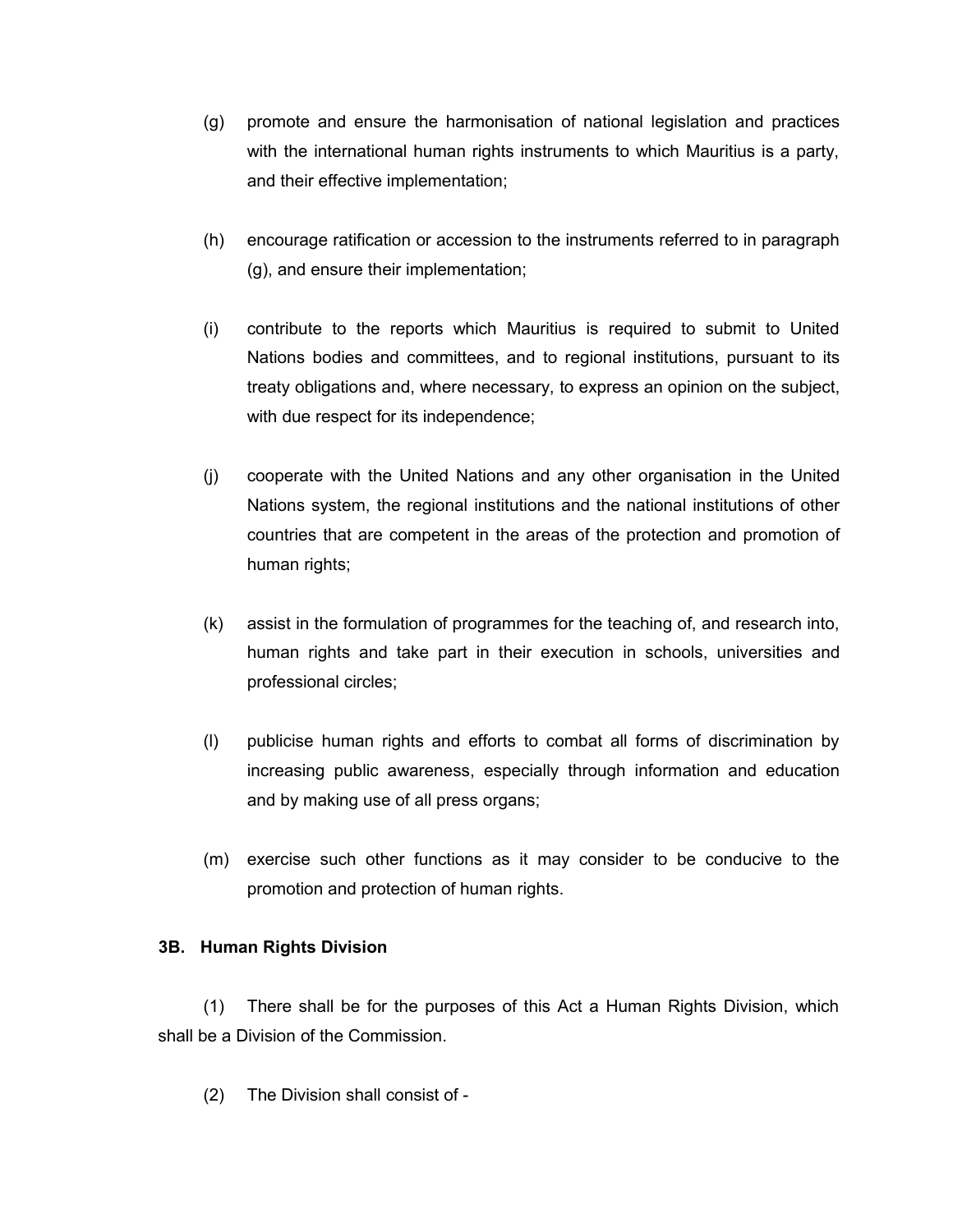- (a) the Chairperson of the Commission as its head;
- (b) a Deputy Chairperson who shall be assigned to the Division; and
- (c) 2 members.

(3) The members referred to in subsection (2)(c) shall be persons having knowledge and experience in the field of human rights, law, employment, industrial relations, business administration, education, sociology, policing, social work, psychology, psychiatry, medicine or prison management.

(4) The Division shall regulate its meetings and proceedings in such manner as it thinks fit.

(5) Three persons, including the Chairperson or Deputy Chairperson, shall constitute a quorum:

#### **6. Section 4 of principal Act amended**

Section 4 of the principal Act is amended -

- (a) in the heading, by deleting the word **"Commission"** and replacing it by the words **"Human Rights Division";**
- (b) by deleting the words "The Commission" and "the Commission" wherever they appear and replacing them by the words "The Human Rights Division" and "the Human Rights Division", respectively;
- (c) in subsection (1)—
	- (i) by repealing paragraphs  $(b)$ ,  $(d)$ ,  $(e)$ ,  $(f)$  and  $(g)$ ;
	- (ii) in paragraph (c) -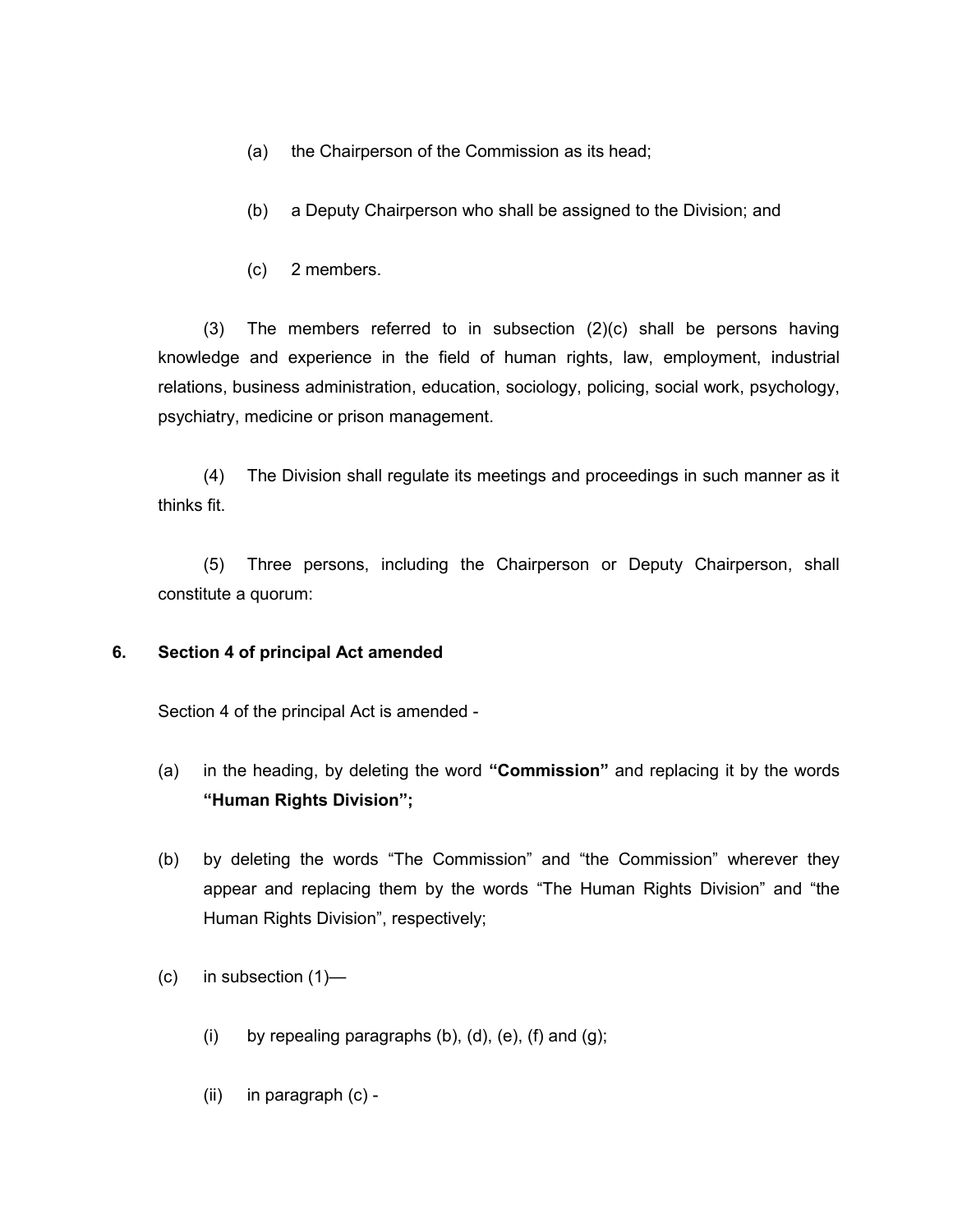- (A) deleting the words "or (b)"; and
- (B) by deleting the semicolon at the end and replacing it by a full stop;
- (d) in subsection (2), by adding the following new paragraph —

(c) In the exercise of its functions under subsection (1) (a) or (c), the Human Rights Division may, where appropriate, refer the matter to one of the 2 other Divisions of the Commission to enquire into the case.

(e) by repealing subsection (6).

#### *7.* **Section** *5* **of principal Act amended**

Section 5 of the principal Act is amended —

- (a) in the heading, by adding the words **"and Divisions";**
- (b) in subsection (1), by inserting, after the words "other staff as the Commission", the words "and any Division";
- (c) by adding the following new subsections —

(3) The appropriate Service Commission may approve the transfer, promotion or secondment of any officer in the public service to any office within the Commission or any Division and any public officer so transferred, promoted or seconded shall, in relation to any gratuity, pension or other allowance, be treated as continuing in the public service.

(4) The Commission may, on such terms and conditions as it thinks fit, engage on contract such suitably qualified person or body as may be necessary for the proper discharge of the specific functions of each Division.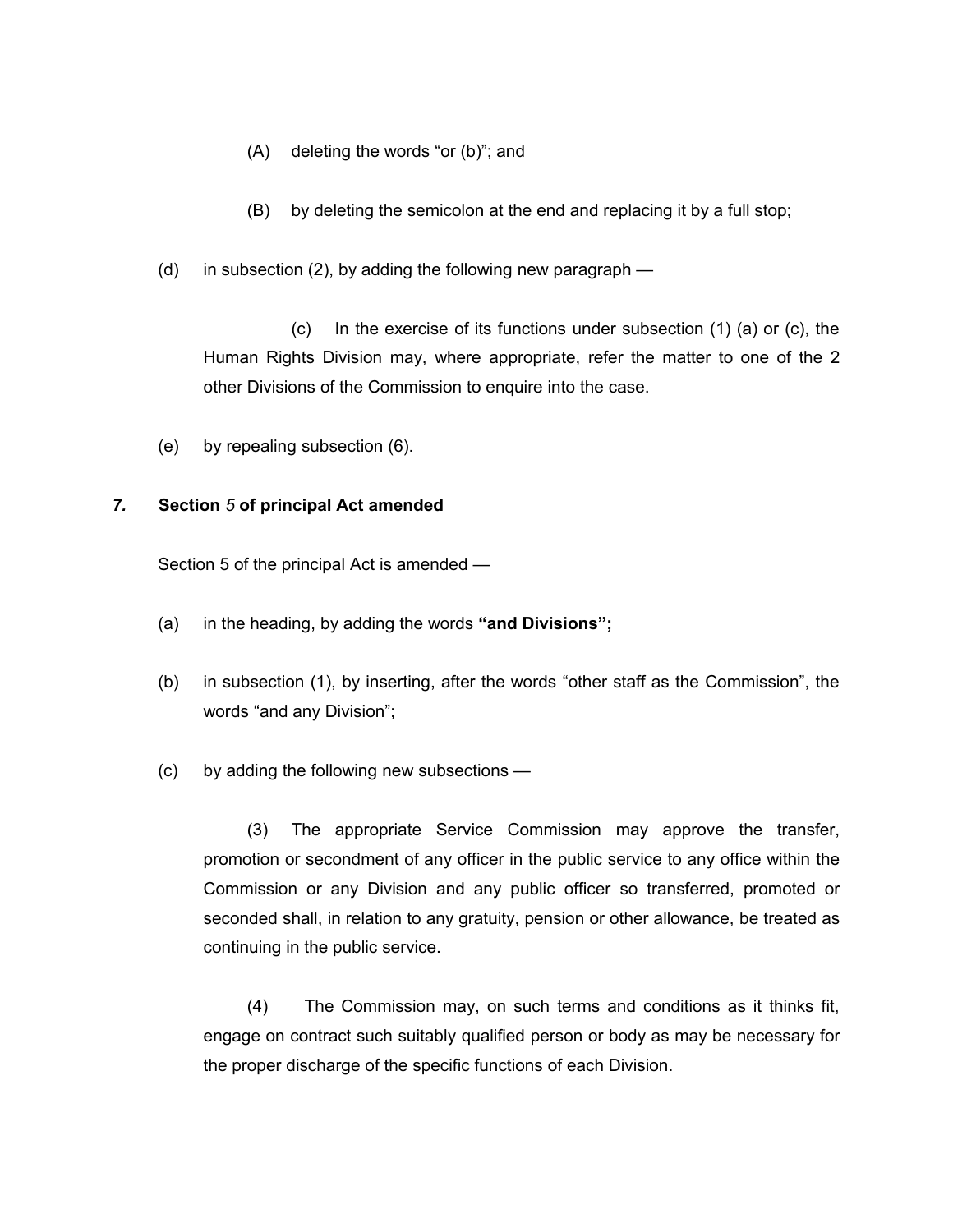#### **8. Section 6 of principal Act amended**

Section 6 of the principal Act is amended —

- (a) in the heading, by deleting the word **"Commission"** and replacing it by the **words "Human Rights Division";**
- (b) in subsections (1) and (2), by deleting the word "Commission" wherever it appears and replacing it by the words "Human Rights Division";
- (c) in subsection (3), by deleting the words "decision of the Commission" and replacing them by the words "decision of the Human Rights Division";
- (d) by repealing subsection (4).

## **9. Sections 7, 8 and 9 of principal Act amended**

Sections 7*,* 8 and 9 of the principal Act are amended by deleting the word "Commission" wherever it appears and replacing it by the words "Human Rights Division".

#### **10. Section 10 of principal Act amended**

Section 10 of the principal Act is amended by inserting, after the word "Commission" wherever it appears, the words "or the Human Rights Division".

#### **11. Section 11 of principal Act amended**

Section 11 of the principal Act is amended, in subsection (1), by inserting, after the words "on its activities", the words "and those of its Divisions".

#### **12. Section 13 of principal Act repealed and replaced**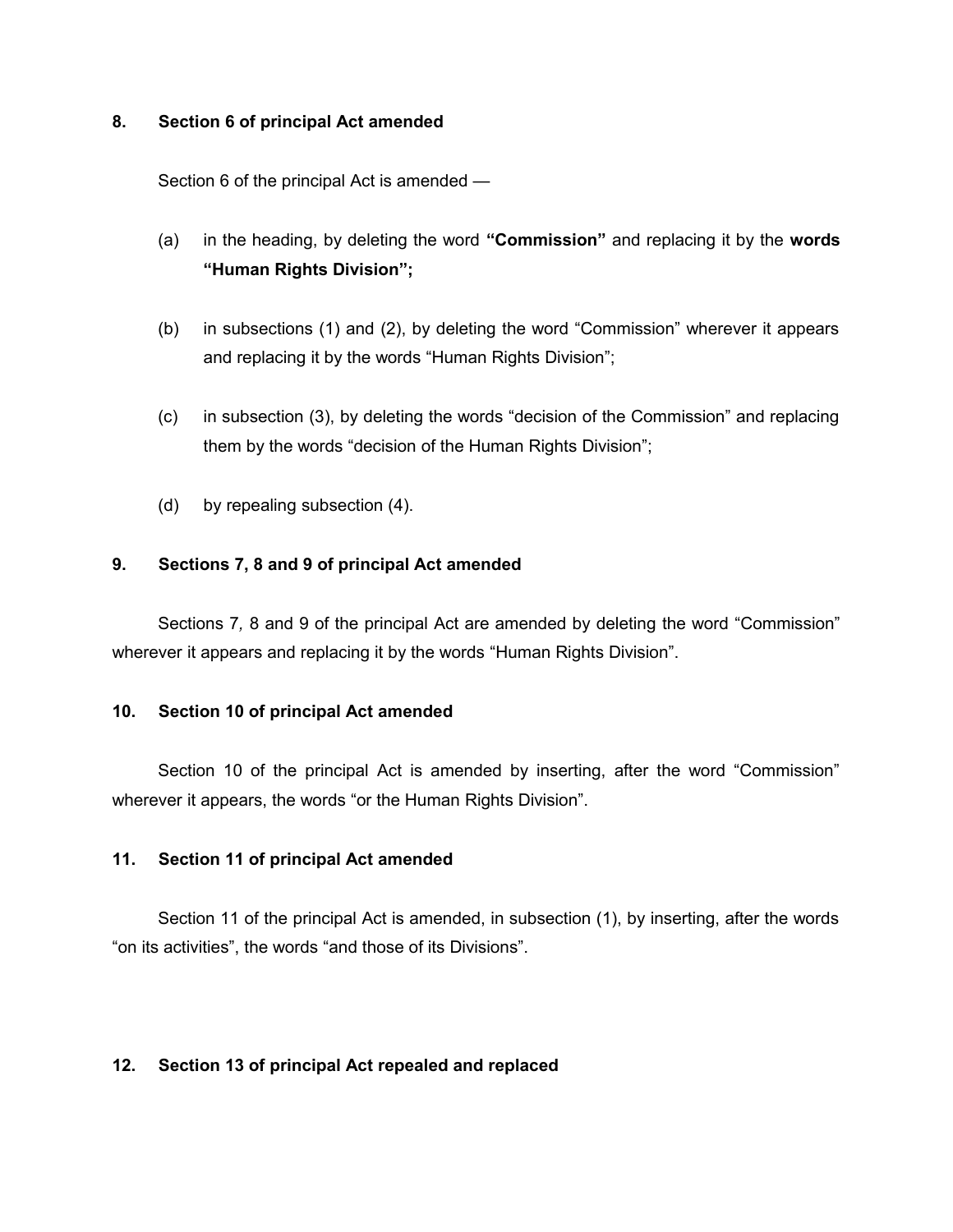Section 13 of the principal Act is repealed and replaced by the following section -

## **13. Offences**

Any person who —

- (a) fails to attend the Human Rights Division after having been required to do so;
- (b) refuses to take an oath before the Human Rights Division or to answer fully and satisfactorily to the best of his knowledge and belief any question lawfully put to him in any proceedings before the Human Rights Division or to produce any document or other exhibit when required to do so by the Human Rights Division;
- (c) knowingly gives false evidence, or evidence which he knows to be misleading, before the Human Rights Division;
- (d) conceals, destroys, alters, tampers with, or otherwise disposes of, any article, or book, record, accounts, report or data, stored electronically or otherwise, or other document, which he has been summoned or required to produce;
- (e) procures the false testimony of a witness, or interferes with a witness on account of his testimony, before the Human Rights Division;
- (f) knowingly makes or causes to be made a false complaint before the Human Rights Division;
- (g) at any sitting of the Human Rights Division
	- (i) insults a member; or
	- (ii) interrupts the proceedings;
- (h) obstructs or assaults a member or an officer of the Human Rights Division in the exercise of his functions and powers;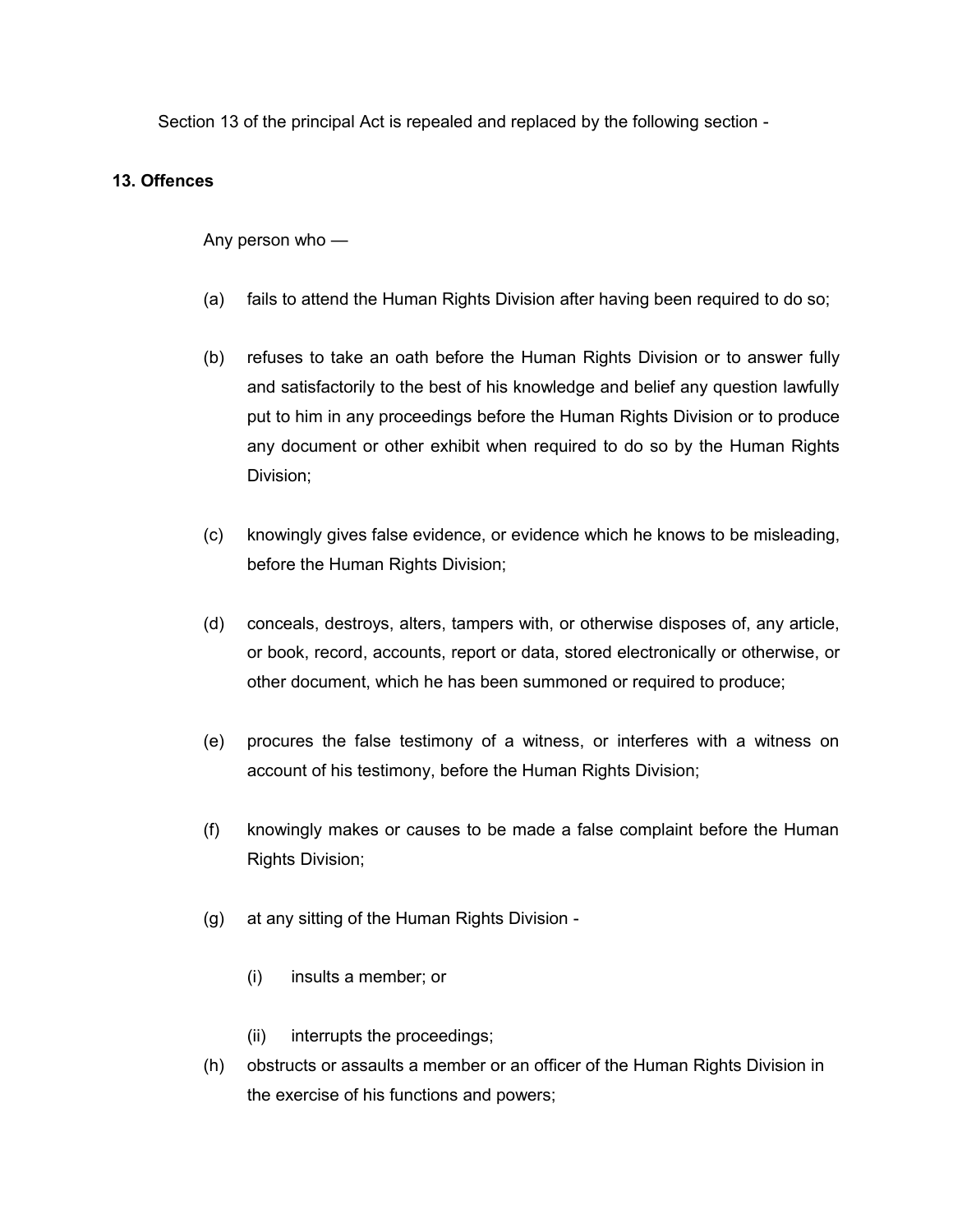- (i) impersonates a member or an officer of the Human Rights Division;
- (j) commits a contempt of the Commission,

shall commit an offence and shall, on conviction, be liable to a fine not exceeding 100,000 rupees and to imprisonment for a term not exceeding 2 years.

# **13. Section 15 of principal Act amended**

Section 15 of the principal Act is amended, in subsection (2), by deleting the figure "10,000" and replacing it by the figure "50,000".

# **14. Schedule to principal Act repealed and replaced**

The Schedule to the principal Act is repealed and replaced by the Schedule set out in the Schedule to this Act.

## **15. Commencement**

(1) Subject to subsection (2), this Act shall come into operation on a date to be fixed by Proclamation.

(2) Different dates may be fixed for the coming into operation of different sections of this Act.

Passed by the National Assembly on the twenty fourth day of July two thousand and twelve.

> **Ram Ranjit Dowlutta** *Clerk of the National Assembly*